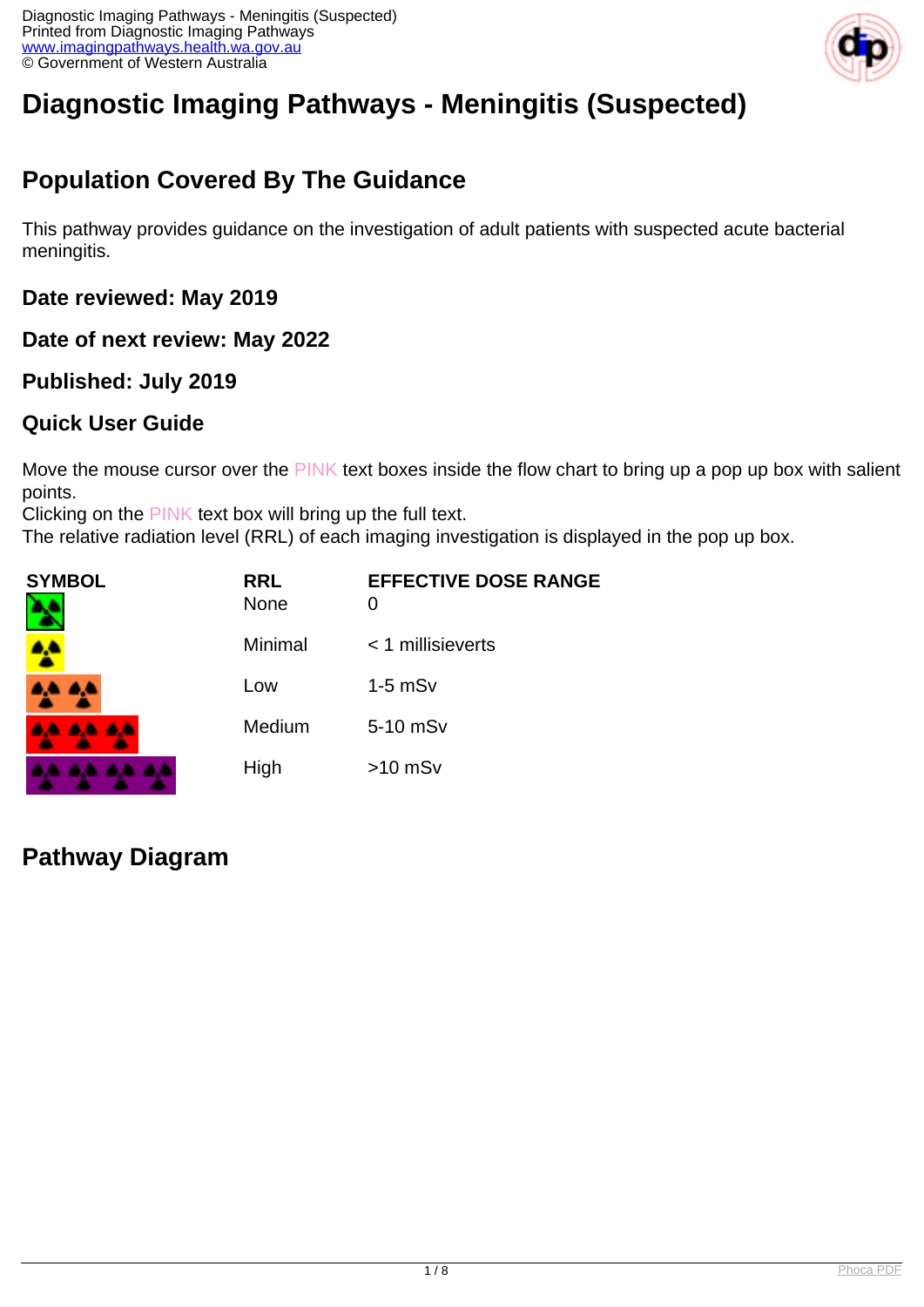Diagnostic Imaging Pathways - Meningitis (Suspected) Printed from Diagnostic Imaging Pathways [www.imagingpathways.health.wa.gov.au](http://www.imagingpathways.health.wa.gov.au/) **CO** Government of Western Australia



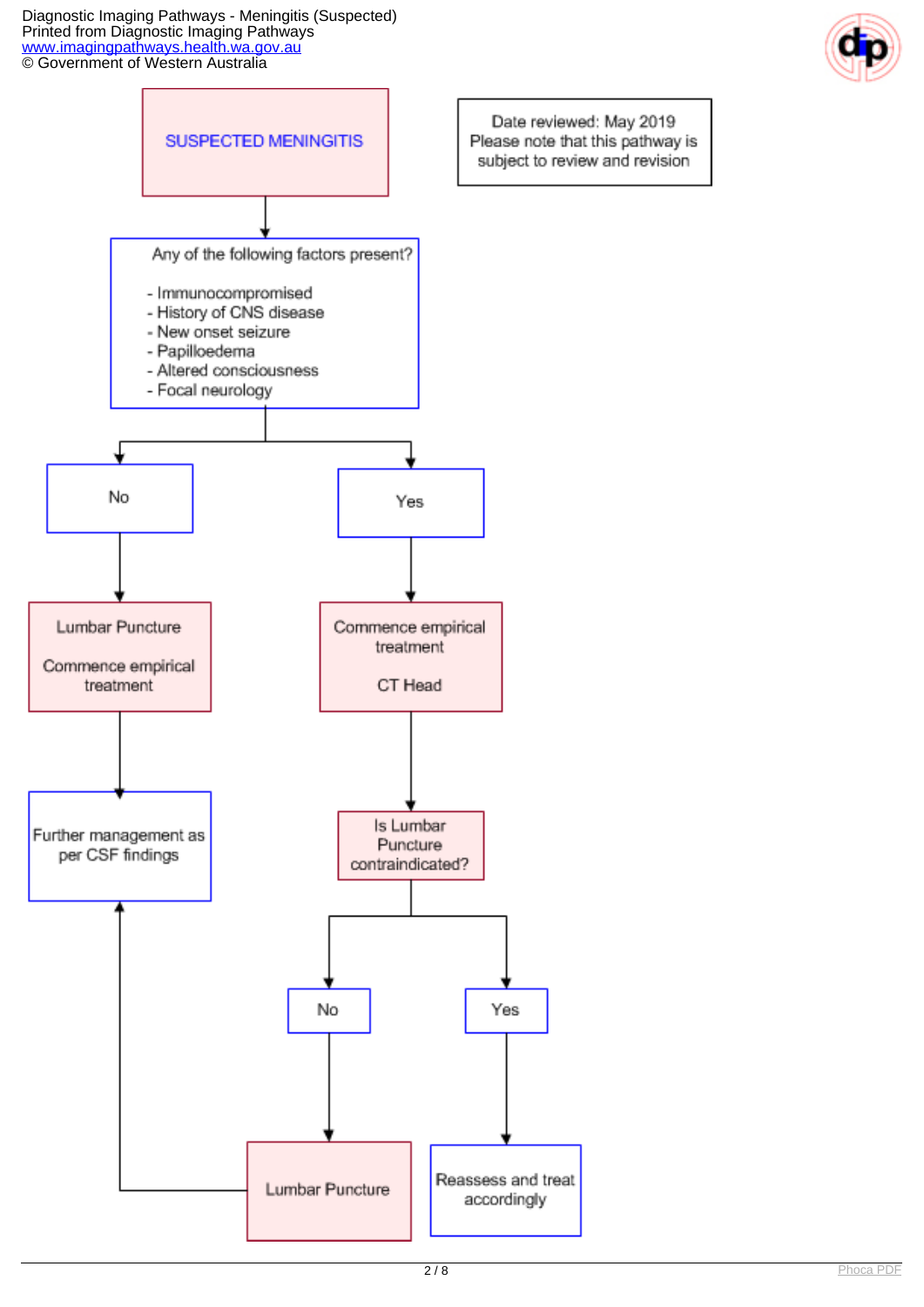

## **Image Gallery**

Note: Images coming soon

### **Teaching Points**

- Meningitis is a potentially devastating disease associated with a high mortality and morbidity
- In most patients lumbar puncture followed by early initiation of antibiotics is essential
- CT of the brain is recommended before LP in a select group of patients:
	- Immunocompromised
	- History of CNS disease (e.g. mass lesion, stroke, or focal infection)
	- New onset seizure (within one week of presentation)
	- Papilloedema
	- Abnormal level of consciousness
	- Focal neurological deficit
- Treatment should not be delayed while waiting for a CT. Unless contraindicated or an alternate diagnosis is found, an LP should be performed following CT in these patients

### **Suspected Meningitis**

- Meningitis is a potentially devastating disease associated with significant mortality and morbidity [1,2](index.php?option=com_content&view=article&id=90&tab=references#1)
- Aetiologies range in severity from benign and self-limiting to life-threatening [3](index.php?option=com_content&view=article&id=90&tab=references#3)
- Prompt diagnosis and initiation of treatment is critical, particularly for bacterial meningitis 1.2
- The classical symptoms of headache, fever, neck stiffness, vomiting, photophobia or altered mental state should prompt the clinician to consider the possibility of meningitis. 95% of patients with bacterial meningitis will have at least two of these features on presentation [1,4](index.php?option=com_content&view=article&id=90&tab=references#1)
- All patients who present with symptoms concerning for meningitis should undergo lumbar puncture (LP) and examination of the cerebrospinal fluid (CSF) unless contraindicated  $\frac{3}{5}$  $\frac{3}{5}$  $\frac{3}{5}$
- LP and examination of the CSF is critical for diagnosis and should be immediately followed by initiation of empirical treatment [5-7](index.php?option=com_content&view=article&id=90&tab=references#5)
- If delay in performing LP is expected, empirical treatment should be commenced. Blood cultures should be taken prior to initiating antibiotics to increase the chance of idenfying the causative organism [8](index.php?option=com_content&view=article&id=90&tab=references#8)
- When there is concern for raised intracranial pressure and potential LP-induced cerebral herniation, CT of the head is suggested. This includes patients who have: [2-3](index.php?option=com_content&view=article&id=90&tab=references#2)
	- A history of central nervous system disease (e.g. mass lesion, stroke, focal infection)
	- New-onset seizure (within one week)
	- Papilloedema
	- Abnormal level of consciousness
	- A focal neurological deficit
	- o Immunocompromised state
- Obtaining a CT before LP often delays diagnosis and treatment, and has been associated with an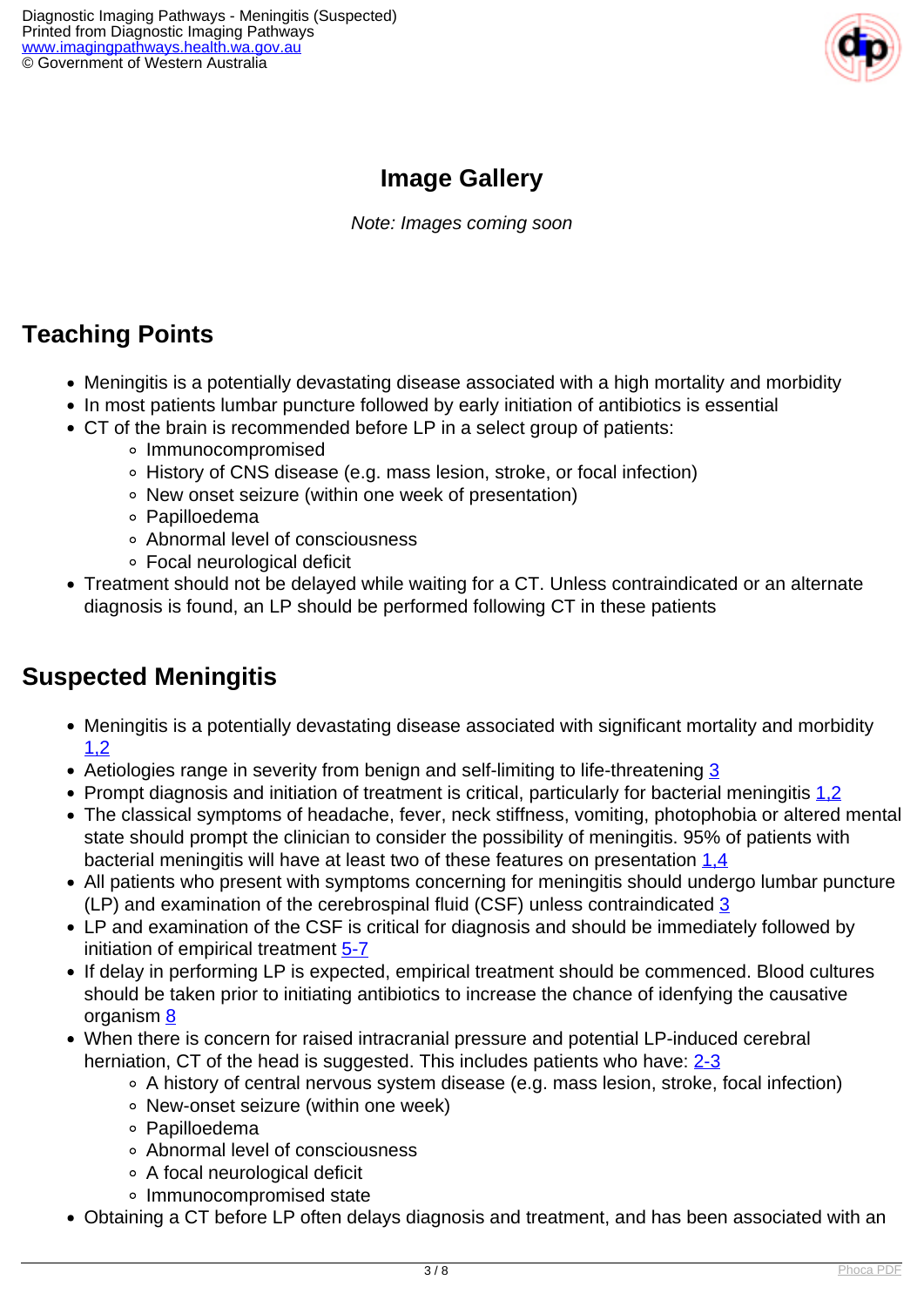

increase in unfavourable outcomes. [2](index.php?option=com_content&view=article&id=90&tab=references#2) CT should therefore not delay taking blood cultures and commencing antibiotics when acute bacterial meningitis is suspected [5](index.php?option=com_content&view=article&id=90&tab=references#5)

## **Lumbar Puncture (LP)**

- LP is essential to establish the diagnosis, identify the pathogen, and determine antibiotic resistance. LP should be performed as early as possible in all patients with suspected meningitis unless contraindicated. [2,8,9](index.php?option=com_content&view=article&id=90&tab=references#2) Empirical treatment should be commenced following LP while awaiting CSF investigation results
- If delay in performing LP is expected, empirical treatment should be commenced. Blood cultures should be taken prior to initiating antibiotics to increase the chance of idenfying the causative organism [8](index.php?option=com_content&view=article&id=90&tab=references#8)
- If treatment has been initiated, an LP should still be performed as soon as possible, preferebly within 4 hours of commencing antibiotics [10](index.php?option=com_content&view=article&id=90&tab=references#10)
- Contraindications to LP include: [10-12](index.php?option=com_content&view=article&id=90&tab=references#10)
	- Signs of raised intracranial pressure and/or coning (e.g. papilloedema, fixed dilated or unequal pupils, absent doll's eye movements, recent seizures, decerebrate or decorticate posture, hemiparesis)
	- Coma
	- Septic shock
	- Respiratory or cardiac compromise
	- Infection at the puncture site or spinal epidural abscess
	- Thrombocytopaenia (platelet count
	- $\circ$  Coagulopahty (INR  $> 1.4$ ) or ongoing anti-coagulant use
- If neuroimaging is performed, LP should be performed as soon as possible afterwards unless: [10](index.php?option=com_content&view=article&id=90&tab=references#10)
	- Neuroimaging reveals significant brain shift
	- An alternative diagnosis is established
	- The patient's condition precludes an LP
- Although LP is the manstay in the diagnosis of acute bacterial meningitis, long-standing controversy exists regarding the potential risk of LP-induced brain herniation when there is raised intracranial pressure [8,13](index.php?option=com_content&view=article&id=90&tab=references#8)
- A mass lesion, brain abscess, subdural empyema or large cerebral infarction can be associated with brain shift and an increased risk of cerebral herniation [8](index.php?option=com_content&view=article&id=90&tab=references#8)
- However, a causal relationship is difficult to establish because brain herniation can also occur in patients with bacterial meningitis who do not undergo LP $8$

## **Computed Tomography (CT) of the Head**

- CT is not required in the majority of patients with suspected meningitis
- CT is helpful to exclude conditions that mimic bacterial meningitis with raised intracranial pressure such as tumours, cerebral abscess, intracranial bleeds, or large cerebral infarction and is indicated in patients with: [1,4,7,10,13-15](index.php?option=com_content&view=article&id=90&tab=references#1)
	- Immunocompromised state (e.g. HIV infection, immunosuppression therapy)
	- Background of central nervous system disease (e.g. mass lesion, stroke, focal infection)
	- Recent seizures (within one week of presentation)
	- Reduced level of consciousness
	- Focal neurological deficit
	- Papilloedema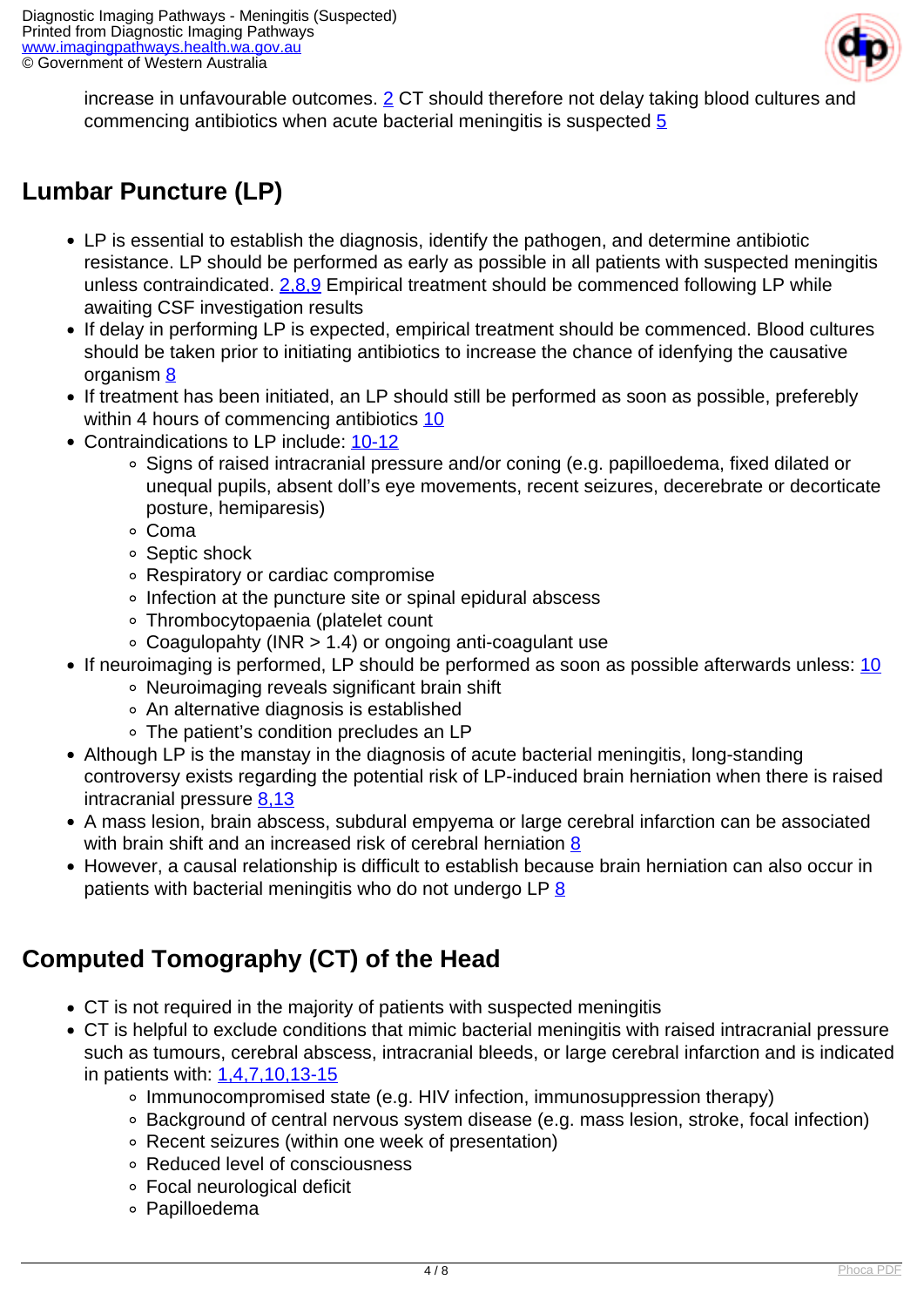

- $\circ$  > 4 days of symptoms
- However, CT before LP is associated with delayed antibiotic treatment and increased risk of unfavourable outcomes [1,13](index.php?option=com_content&view=article&id=90&tab=references#1)
- Decision rules to selectively perform CT on individuals most likely to have intracranial mass effect lesions have not undergone validation. Furthermore, up to 80% of patients with bacterial meningitis experiencing herniation have no CT abnormalities and approximately 50% of patients with intracranial mass effect not undergoing LP herniate [15,16](index.php?option=com_content&view=article&id=90&tab=references#15)
- As a result, indications for CT vary between quidelines: [17](index.php?option=com_content&view=article&id=90&tab=references#17)

| Indication for CT head        | <b>Infectious Diseases</b> | <b>European Society of</b>   | Swedish guideline 18        |
|-------------------------------|----------------------------|------------------------------|-----------------------------|
| prior to LP                   | <b>Society of America</b>  | <b>Clinical Microbiology</b> |                             |
|                               | (IDSA) guideline <u>6</u>  | and Infectious Diseases      |                             |
|                               |                            | (ESCMID) guideline <u>8</u>  |                             |
| <b>Immunosuppression</b>      | HIV, immunosuppression     | Severely                     | Not an indication for CT    |
|                               |                            | immunocompromised            |                             |
| <b>Background of CNS</b>      | Mass lesion, stroke or     | No recommendation            | Not an indication for CT    |
| disease                       | focal CNS infection        |                              |                             |
| <b>Seizures</b>               | Seizures within last 1     | New onset seizures           | Not an indication for CT    |
|                               | lweek                      |                              |                             |
| <b>Level of consciousness</b> | GCS < 15                   | GCS < 10                     | 'Imminent herniation':      |
|                               |                            |                              | unconscious plus ? 1 of:    |
|                               |                            |                              | rigid dilated pupils,       |
|                               |                            |                              | increased BP and            |
|                               |                            |                              | bradycardia, abnormal       |
|                               |                            |                              | respirations, opisthotonus, |
|                               |                            |                              | loss of all reactions       |
| <b>Focal neurological</b>     | Focal deficit including    | Focal deficit excluding      | Focal deficit excluding     |
| deficit                       | cranial nerve palsies      | cranial nerve palsies        | cranial nerve palsies       |
| Papilloedema                  | <b>Indication for CT</b>   | No recommendation            | Avoid LP if present but     |
|                               |                            |                              | fundoscopy not mandatory    |
| Duration of symptoms          | No recommendation          | No recommendation            | $>$ 4 days of symptoms      |

- A retrospective review by Salazar et al. found that most clinicians do not adhere to guidelines and CT of the head is frequently performed when not indicated [2](index.php?option=com_content&view=article&id=90&tab=references#2)
	- In a group of 614 patients with meningitis they found that a CT head was performed before LP in 64% of patients when a CT was not indicated (based on IDSA guidelines)
	- In patients who had a CT when it was not indicated, intracranial abnormalities were detected in 0.05% of patients. These intracranial findings had no impact on clinical management [2](index.php?option=com_content&view=article&id=90&tab=references#2)
- Similar findings have been seen in other studies [19-21](index.php?option=com_content&view=article&id=90&tab=references#19)

### **References**

References are graded from Level I to V according to the Oxford Centre for Evidence-Based Medicine, Levels of Evidence. [Download the document](http://www.cebm.net/wp-content/uploads/2014/06/CEBM-Levels-of-Evidence-2.1.pdf)

1. Young N, Thomas M. **Meningitis in adults: diagnosis and management.** Intern Med J.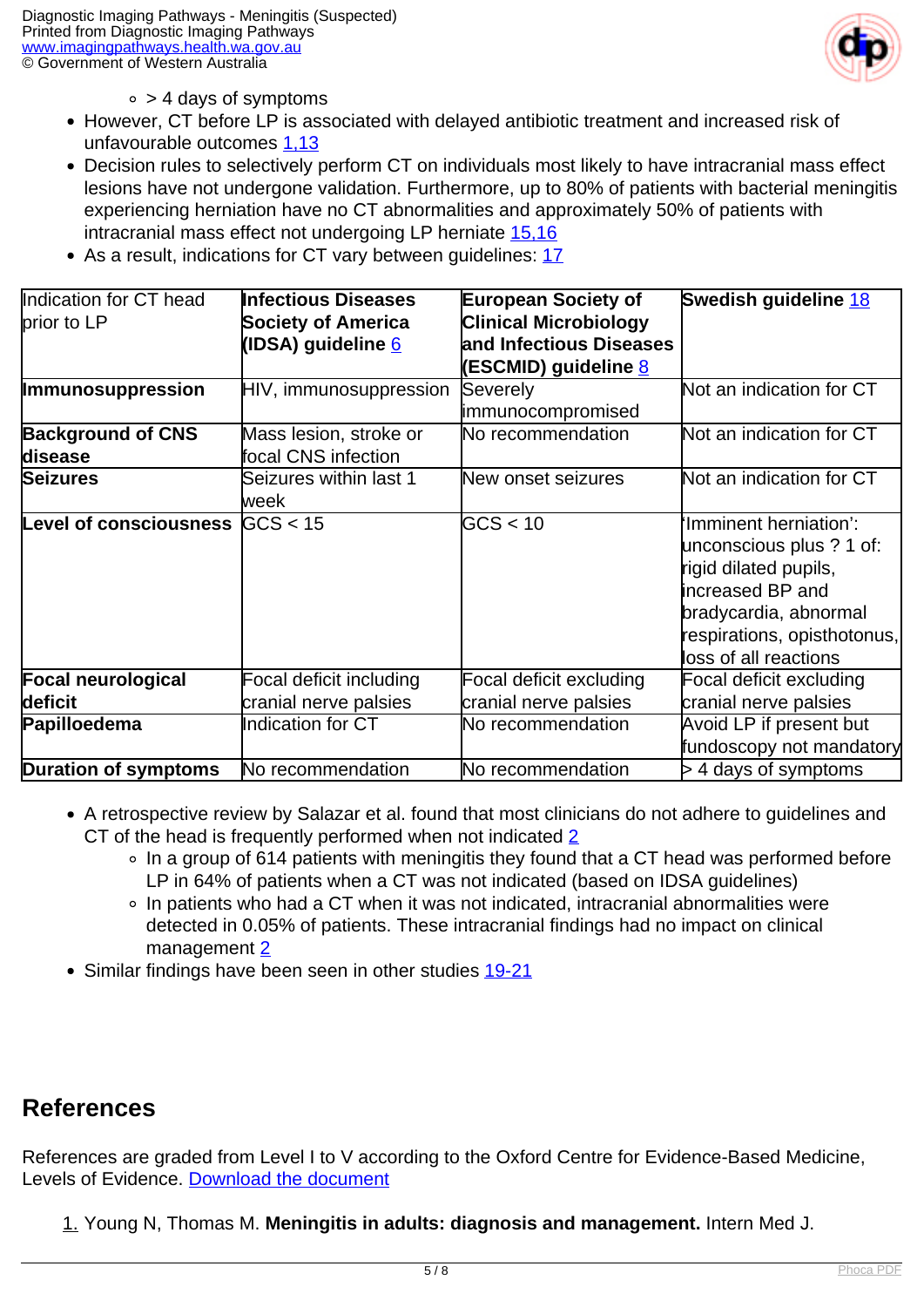

2018;48(11):1294-307 (Review article). [View the reference](https://www.ncbi.nlm.nih.gov/pubmed/30387309)

- 2. Salazar L, Hasbun R. **Cranial Imaging Before Lumbar Puncture in Adults With Community-Acquired Meningitis: Clinical Utility and Adherence to the Infectious Diseases Society of America Guidelines.** Clin Infect Dis. 2017;64(12):1657-62 (Level III evidence). [View the reference](https://www.ncbi.nlm.nih.gov/pubmed/28369295)
- 3. Mount HR, Boyle SD. **Aseptic and Bacterial Meningitis: Evaluation, Treatment, and Prevention.** Am Fam Physician. 2017;96(5):314-22 (Review article). [View the reference](https://www.ncbi.nlm.nih.gov/pubmed/28925647)
- 4. Piquet AL, Lyons JL. **Infectious Meningitis and Encephalitis.** Semin Neurol. 2016;36(4):367-72 (Review article). [View the reference](https://www.ncbi.nlm.nih.gov/pubmed/27643906)
- 5. de Campo J, Villanueva EV. **Diagnostic Imaging Clinical Effectiveness fact sheet: suspected meningitis - role of lumbar puncture and computed tomography.** Australas Radiol. 2005;49(3):252-3 (Clinical guidelines). [View the reference](https://www.ncbi.nlm.nih.gov/pubmed/15932471)
- 6. Tunkel AR, Hartman BJ, Kaplan SL, Kaufman BA, Roos KL, Scheld WM, et al. **Practice guidelines for the management of bacterial meningitis.** Clin Infect Dis. 2004;39(9):1267-84 (Level I evidence). [View the reference](https://www.ncbi.nlm.nih.gov/pubmed/15494903)
- 7. Richie MB, Josephson SA. **A Practical Approach to Meningitis and Encephalitis.** Semin Neurol. 2015;35(6):611-20 (Review article). [View the reference](https://www.ncbi.nlm.nih.gov/pubmed/26595861)
- 8. van de Beek D, Cabellos C, Dzupova O, Esposito S, Klein M, Kloek AT, et al. **ESCMID guideline: diagnosis and treatment of acute bacterial meningitis.** Clin Microbiol Infect. 2016;22 Suppl 3:S37-62 (Clinical guidelines). [View the reference](https://www.ncbi.nlm.nih.gov/pubmed/27062097)
- 9. Costerus JM, Brouwer MC, van der Ende A, van de Beek D. **Repeat lumbar puncture in adults** with bacterial meningitis. Clin Microbiol Infect. 2016;22(5):428-33 (Level II evidence). [View the](https://www.ncbi.nlm.nih.gov/pubmed/26802211) [reference](https://www.ncbi.nlm.nih.gov/pubmed/26802211)
- 10. McGill F, Heyderman RS, Michael BD, Defres S, Beeching NJ, Borrow R, et al. **The UK joint specialist societies guideline on the diagnosis and management of acute meningitis and meningococcal sepsis in immunocompetent adults.** J Infect. 2016;72(4):405-38 (Clinical guidelines). [View the reference](https://www.ncbi.nlm.nih.gov/pubmed/26845731)
- 11. Mirrakhimov AE, Gray A, Ayach T. **When should brain imaging precede lumbar puncture in cases of suspected bacterial meningitis?** Cleve Clin J Med. 2017;84(2):111-3 (Review article). [View the reference](https://www.ncbi.nlm.nih.gov/pubmed/28198685)
- 12. Mellor DH. **The place of computed tomography and lumbar puncture in suspected bacterial** meningitis. Archives of disease in childhood. 1992;67(12):1417-9 (Review article). [View the](https://www.ncbi.nlm.nih.gov/pubmed/1489216) [reference](https://www.ncbi.nlm.nih.gov/pubmed/1489216)
- 13. Glimaker M, Johansson B, Grindborg O, Bottai M, Lindquist L, Sjolin J. **Adult bacterial meningitis: earlier treatment and improved outcome following guideline revision promoting prompt lumbar puncture.** Clin Infect Dis. 2015;60(8):1162-9 (Level III evidence). [View the](https://www.ncbi.nlm.nih.gov/pubmed/25663160) [reference](https://www.ncbi.nlm.nih.gov/pubmed/25663160)
- 14. Hasbun R, Abrahams J, Jekel J, Quagliarello VJ. **Computed tomography of the head before lumbar puncture in adults with suspected meningitis.** N Engl J Med. 2001;345(24):1727-33 (Level II evidence). [View the reference](https://www.ncbi.nlm.nih.gov/pubmed/11742046)
- 15. Rennick G, Shann F, de Campo J. **Cerebral herniation during bacterial meningitis in children.** Bmj. 1993;306(6883):953-5 (Level III evidence). [View the reference](https://www.ncbi.nlm.nih.gov/pubmed/8490469)
- 16. April MD, Long B, Koyfman A. **Emergency Medicine Myths: Computed Tomography of the Head Prior to Lumbar Puncture in Adults with Suspected Bacterial Meningitis - Due Diligence or Antiquated Practice?** J Emerg Med. 2017;53(3):313-21 (Review article). *View the* [reference](https://www.ncbi.nlm.nih.gov/pubmed/28666562)
- 17. Gopal AK, Whitehouse JD, Simel DL, Corey GR. **Cranial computed tomography before lumbar puncture: a prospective clinical evaluation.** Arch Intern Med. 1999;159(22):2681-5 (Level II evidence). [View the reference](https://www.ncbi.nlm.nih.gov/pubmed/10597758)
- 18. Glimaker M, Johansson B, Bell M, Ericsson M, Blackberg J, Brink M, et al. **Early lumbar puncture in adult bacterial meningitis--rationale for revised guidelines.** Scand J Infect Dis. 2013;45(9):657-63 (Clinical guidelines). [View the reference](https://www.ncbi.nlm.nih.gov/pubmed/23808722)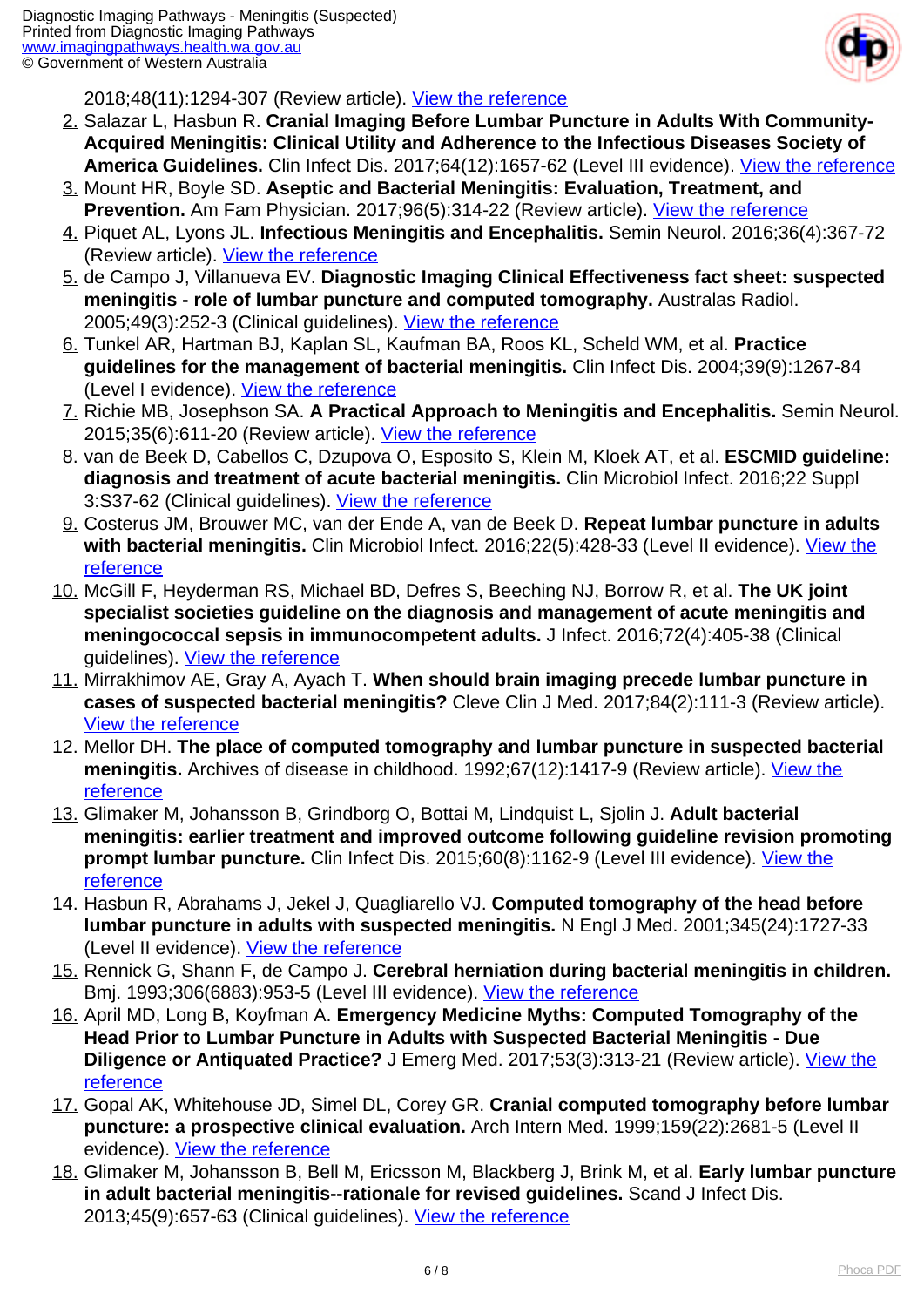

- 19. Costerus JM, Brouwer MC, Bijlsma MW, Tanck MW, van der Ende A, van de Beek D. **Impact of an evidence-based guideline on the management of community-acquired bacterial meningitis:** a prospective cohort study. Clin Microbiol Infect. 2016;22(11):928-33 (Level II evidence). [View](https://www.ncbi.nlm.nih.gov/pubmed/27484018) [the reference](https://www.ncbi.nlm.nih.gov/pubmed/27484018)
- 20. Chia D, Yavari Y, Kirsanov E, Aronin SI, Sadigh M. **Adherence to standard of care in the diagnosis and treatment of suspected bacterial meningitis.** Am J Med Qual. 2015;30(6):539-42 (Level III evidence). [View the reference](https://www.ncbi.nlm.nih.gov/pubmed/25085865)
- 21. Greig PR, Goroszeniuk D. **Role of computed tomography before lumbar puncture: a survey of clinical practice.** Journal of Neurology, Neurosurgery, and Psychiatry. 2006;77(7):833- (Level III evidence). [View the reference](https://www.ncbi.nlm.nih.gov/pmc/articles/PMC2117486/)

### **Information for Consumers**

| Information from this website              | Information from the Royal<br><b>Australian and New Zealand</b><br><b>College of Radiologists' website</b> |
|--------------------------------------------|------------------------------------------------------------------------------------------------------------|
|                                            |                                                                                                            |
| <b>Consent to Procedure or Treatment</b>   | <b>Computed Tomography (CT)</b>                                                                            |
| <b>Radiation Risks of X-rays and Scans</b> | <b>Iodine-Containing Contrast Medium</b>                                                                   |
| <b>Computed Tomography (CT)</b>            | <b>Radiation Risk of Medical Imaging During</b><br><b>Pregnancy</b>                                        |
|                                            | <b>Radiation Risk of Medical Imaging for</b><br><b>Adults and Children</b>                                 |
|                                            |                                                                                                            |

#### **Copyright**

© Copyright 2015, Department of Health Western Australia. All Rights Reserved. This web site and its content has been prepared by The Department of Health, Western Australia. The information contained on this web site is protected by copyright.

#### **Legal Notice**

Please remember that this leaflet is intended as general information only. It is not definitive and The Department of Health, Western Australia can not accept any legal liability arising from its use. The information is kept as up to date and accurate as possible, but please be warned that it is always subject to change

#### **File Formats**

.